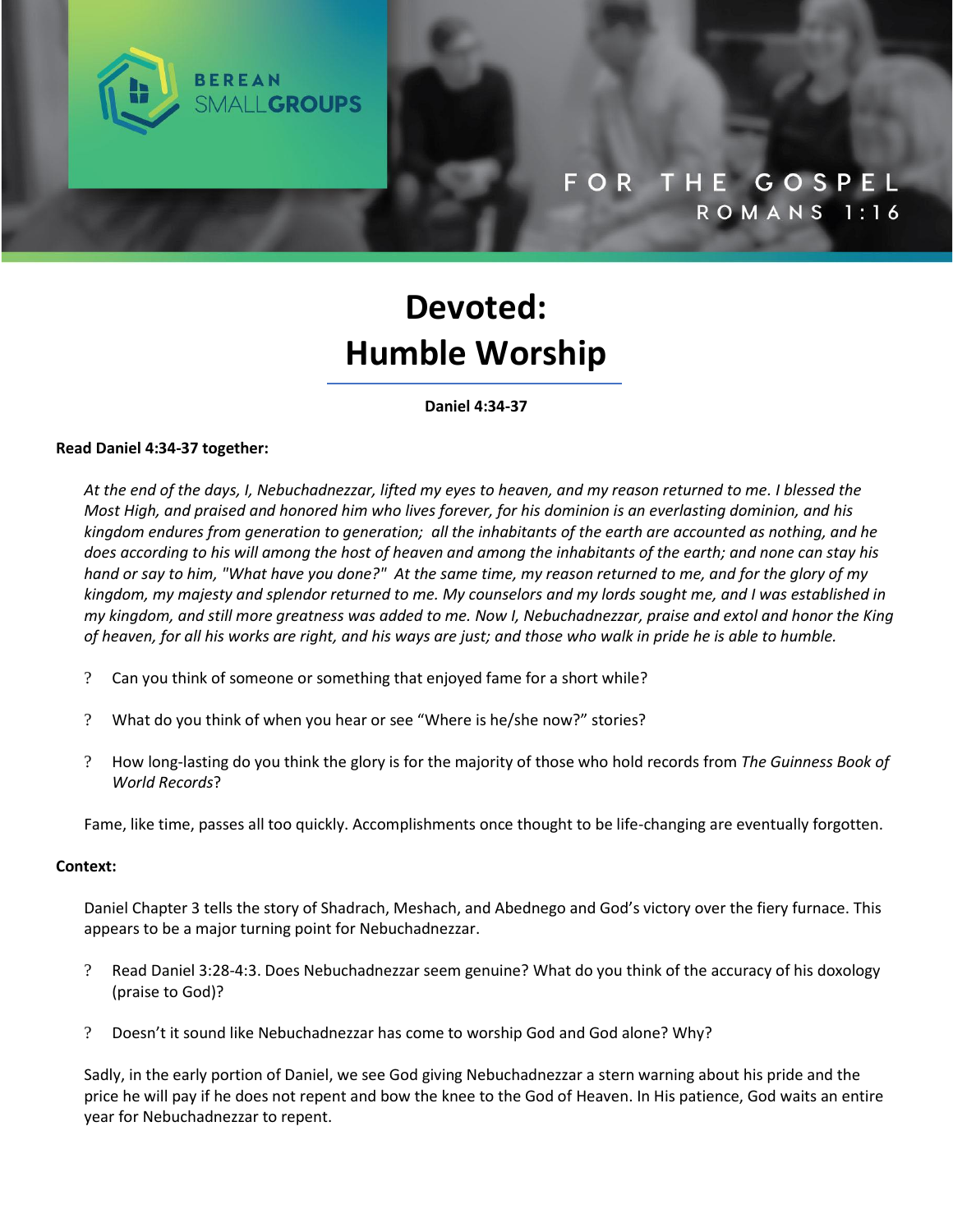So, the second dream of Nebuchadnezzar recorded in Daniel Chapter 4 is fulfilled. Nebuchadnezzar is stripped of his glory, his kingdom, his reason, and his pride. For seven years he eats grass like a cow, living alone in the open like an animal. And, after seven years (exactly as God had foretold), Nebuchadnezzar regains his sanity, his glory, and his kingdom after bowing his knee to God. Verses 34-36 are Nebuchadnezzar's retelling of his submission to God and his subsequent restoration by God.

## **Content:**

True worship of God requires awe and humility. Nebuchadnezzar is no longer looking down on his kingdom; rather, he is looking up to the King of Heaven.

- ? "*For His dominion is an everlasting dominion, and His kingdom endures from generation to generation" (*v. 34*).* How does Nebuchadnezzar compare himself and his kingdom to that of God and His kingdom?
- ? How does Nebuchadnezzar now see himself and all of humanity in contrast to God?
- ? What does he have to say about God's control (sovereignty)?
- ? Why is it right that God be sovereign? What does Nebuchadnezzar claim of God (v. 37)?

Nebuchadnezzar now stands in awe of God. He finally sees himself in right comparison to God, and the natural, right response is awe and humility.

## **Application:**

The dream revealed to Nebuchadnezzar has been fulfilled, but only in part! The first four kingdoms of gold, silver, bronze, and iron have come and gone. But what about the stone that is never destroyed, and which destroys every prior kingdom? That stone represents another kingdom, yet to come, that is an eternal kingdom.

Let the word of Christ dwell in you richly, teaching and admonishing one another in all wisdom, singing psalms and hymns and spiritual songs, with thankfulness in your hearts to God. And whatever you do, in word or deed, do everything in the name of Jesus, giving thanks to God the Father through Him. Colossians 3: 16, 17

- ? What do you think worship in awe and humility looks like in the corporate church setting?
- ? How do you take advantage of the time you spend in the church's worship service?
- ? How can we, as a church, make the most of our time together?

## **Come to worship informed:**

- ? Do you truly know and worship the God of Heaven? We see in our observations of Nebuchadnezzar that it is possible to falsely worship without repentance and transformation.
- ? As you grow in knowledge of God, is your awe of Him and your humility before Him also increasing?

## **Come to worship expectant:**

? Do you come to church simply out of routine? Is it simply a task on your weekly list of to-dos?